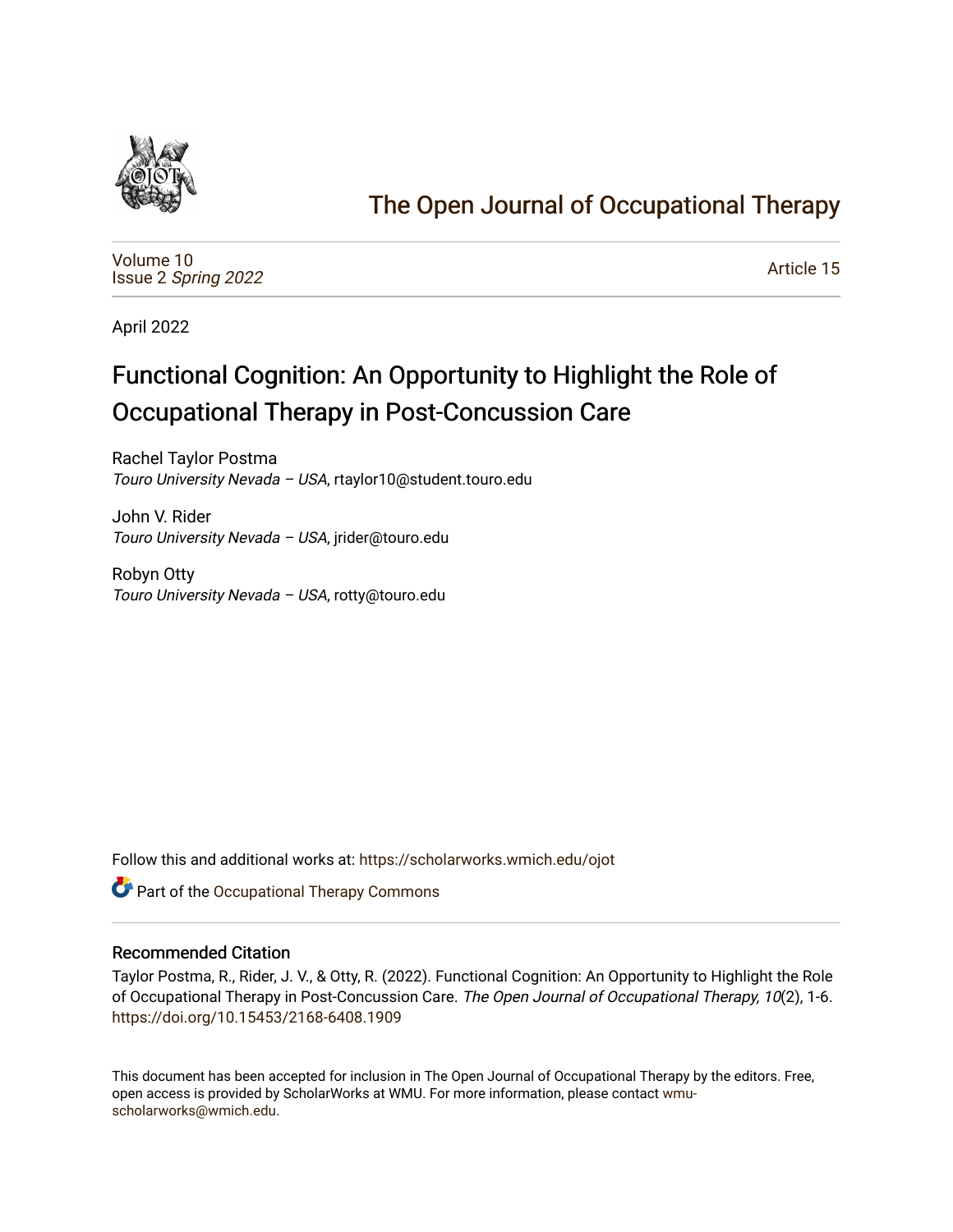## Functional Cognition: An Opportunity to Highlight the Role of Occupational Therapy in Post-Concussion Care

## **Abstract**

As concern surrounding concussion and the associated long-term effects grow, a continued need for comprehensive, holistic concussion care emerges. Occupational therapists are well-equipped to address the wide variety of symptoms and deficits that clients may experience post-concussion. Functional cognition is one area in which occupational therapists can demonstrate their unique value on the interdisciplinary treatment team. In this Opinions in the Profession paper, we describe how occupational therapists are poised to further establish their role in post-concussion care by becoming the primary discipline for assessing and treating functional cognition. The aim of this paper is to outline the role of occupational therapy in post-concussion care in regard to becoming the primary discipline for assessing and treating functional cognition and distinguishing occupational therapists as experts in functional cognition. Implications for practice, education, and research are discussed.

## **Comments**

The authors declare that they have no competing financial, professional, or personal interest that might have influenced the performance or presentation of the work described in this manuscript.

## Keywords

concussion, traumatic brain injury, cognitive

## Credentials Display

Rachel Taylor Postma, OTD, OTR/L, ITOT; John V. Rider, PhD(c), MS, OTR/L, MSCS, CEAS, ITOT; Robyn Otty, OTD, OTR/L, BCPR, FAOTA

Copyright transfer agreements are not obtained by The Open Journal of Occupational Therapy (OJOT). Reprint permission for this Opinions in the Profession should be obtained from the corresponding author(s). Click [here](https://scholarworks.wmich.edu/ojot/policies.html#rights) to view our open access statement regarding user rights and distribution of this Opinions in the Profession. DOI: 10.15453/2168-6408.1909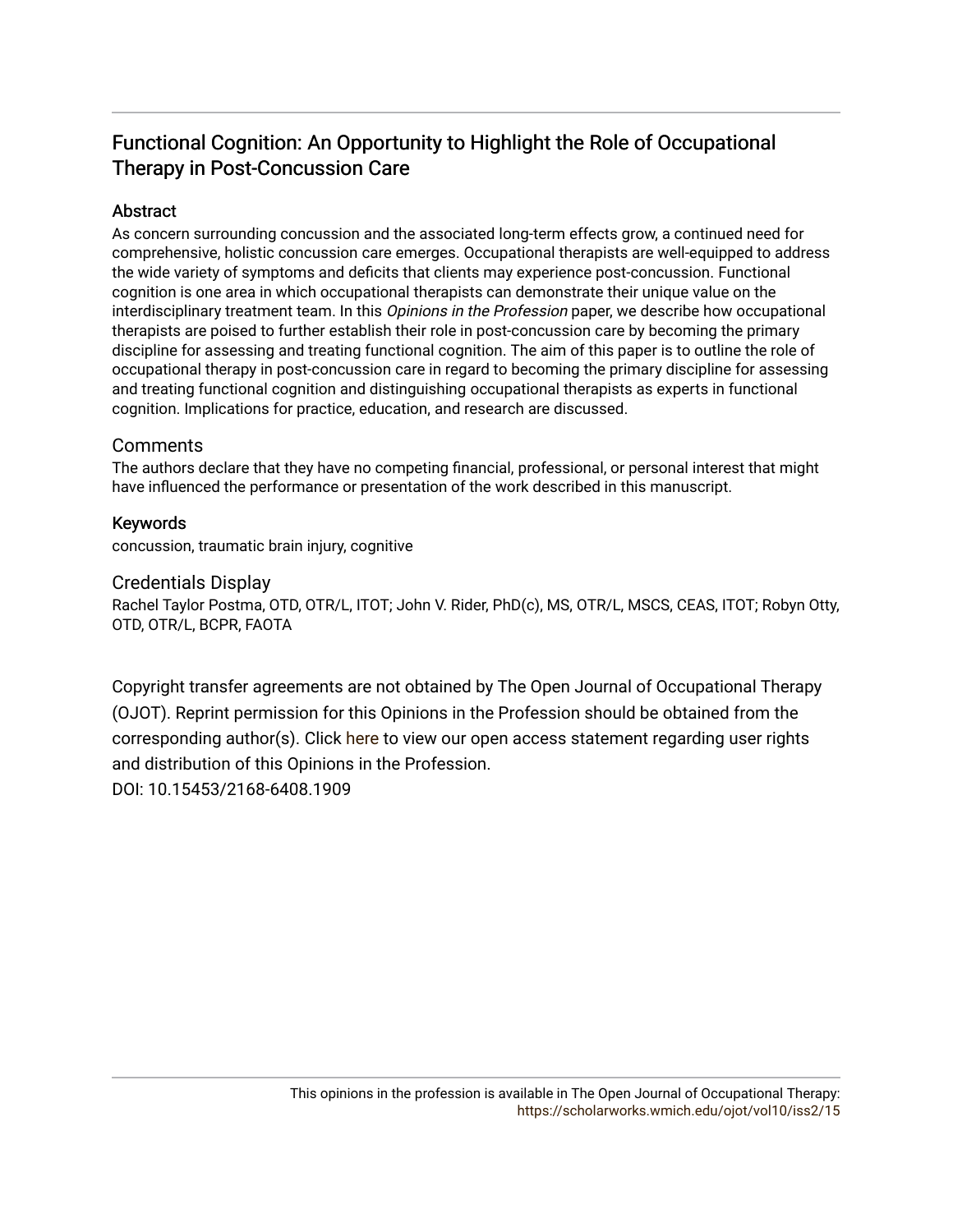#### FUNCTIONAL COGNITION AND POST-CONCUSSION CARE

The growing global concern surrounding concussions and their potential long-term impact on participation in daily activities demonstrates a need for consistent interdisciplinary treatment. Occupational therapists recognize the immense impact that cognitive deficits may have on a client's ability to participate in occupations. One key area for occupational therapists to demonstrate their unique value on the interdisciplinary team is functional cognition. An estimated 69 million traumatic brain injuries (TBIs) occur worldwide each year, with mild traumatic brain injury (mTBI), also known as a concussion, accounting for 81.02% of injuries (Dewan et al., 2018). Varying definitions and underreporting make it challenging to determine the frequency of concussions and how the resulting symptoms impact daily lives. Data surrounding symptoms and rehabilitation are equally difficult to locate. Commonly reported symptoms of concussion include physical, cognitive, and psychosocial deficits. Although symptoms typically resolve within seven to 14 days, in 10% to 25% of mTBI clients symptoms are more persistent and can last weeks, months, or years (Polinder et al., 2018). These persistent symptoms, known as postconcussion syndrome, stand to negatively impact an individual's ability to participate in daily occupations.

 Commonly reported cognitive symptoms post-concussion include memory deficits, attention and concentration deficits, decreased cognitive processing speed, and executive function deficits (Harmon et al., 2013). Although cognitive deficits are addressed, in part, by various rehabilitation professionals, functional cognition is not consistently addressed by any rehabilitation profession at this time. Functional cognition is the ability to use and integrate thinking and performance skills to accomplish complex daily activities (Giles et al., 2017). As experts in functional activities and the impact cognitive impairments have on everyday life, occupational therapists are well-equipped to serve as leaders in post-concussion care.

In this *Opinions in the Profession* paper, the authors describe how occupational therapists are poised to further establish their role in post-concussion care by becoming the primary discipline for assessing and treating functional cognition. This manuscript discusses the role of occupational therapy in post-concussion care, opportunities for establishment as experts in functional cognition, and implications for practice, education, and research.

## **Concussion**

Although no consensus has been met regarding a universal definition of concussion, common symptoms include headache, cognitive impairment, emotional lability, loss of consciousness, and sleep disturbance (Sharp & Jenkins, 2015). Concussion is a subset of TBI, classified based on injury characteristics at the less severe end of the brain injury spectrum (Harmon et al., 2013). The Centers for Disease Control and Prevention (CDC) estimates that at least 1.4 million people are treated for TBI in a hospital or emergency department each year, with 75% to 90% categorized as mTBI (U.S. Department of Health and Human Services, 2007). In addition, the CDC reports that many concussions are not treated, which can lead to prolonged recovery and a higher risk of a second, more serious injury (U.S. Department of Health and Human Services, 2007). The lack of follow-up care may leave many individuals to deal with functional cognitive and other deficits on their own, impacting their ability to participate in daily occupations.

The term "mild" can be somewhat of a misnomer with regard to TBI, since mTBI symptoms may have a long-lasting impact on an individual's daily life and ability to independently participate in occupations. Unfortunately, it is often assumed that concussion symptoms will resolve spontaneously. However, long-term symptoms, such as headache, fatigue, dizziness, impaired balance, ocular deficits, irritability, sleep disturbance, reduced concentration, impaired memory, sensitivity to light and noise,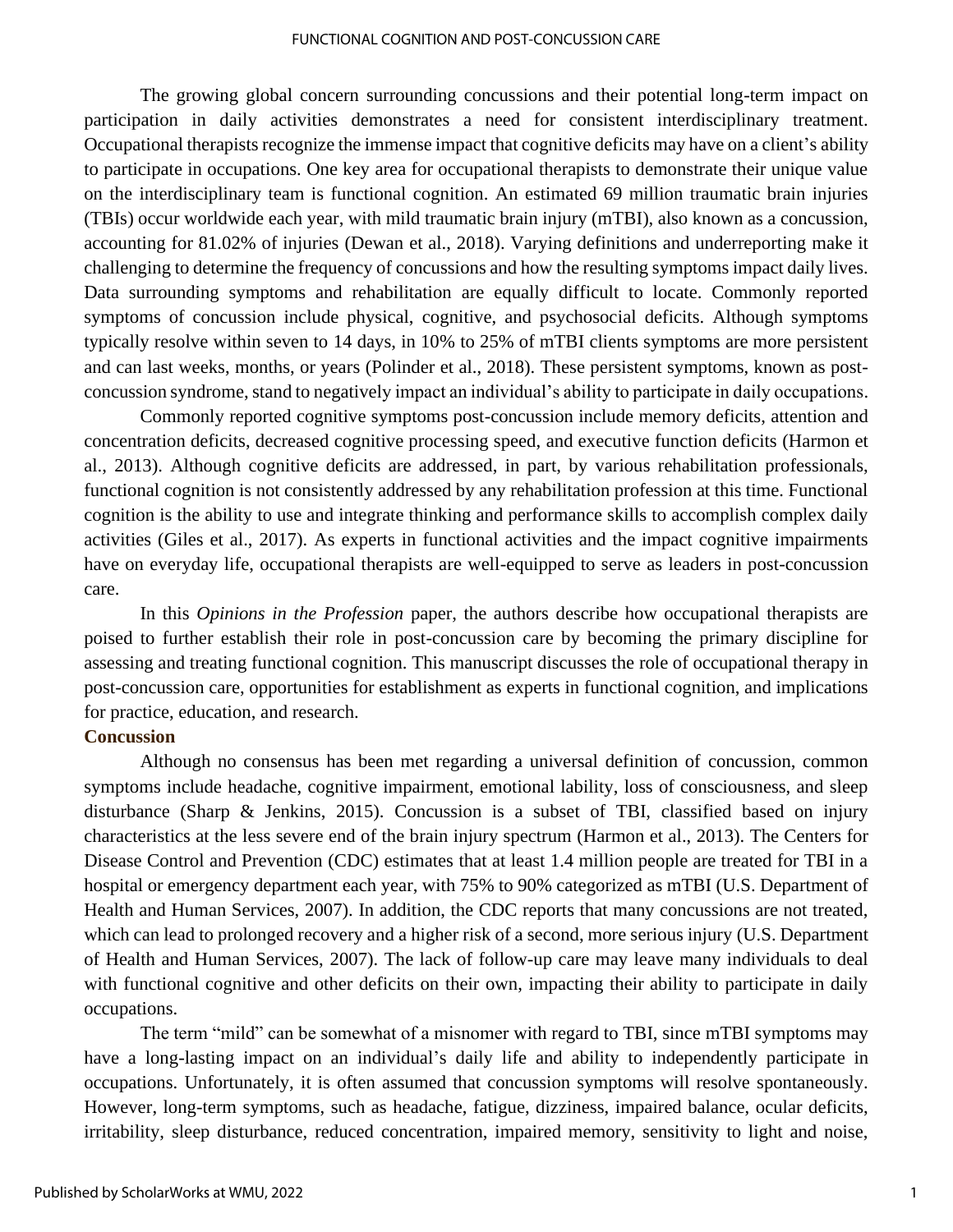slowed thinking, and anxiety do occur and can vary dramatically in terms of frequency and duration (Harmon et al., 2013).

As experts in physical, cognitive, and psychosocial approaches, occupational therapists can address these various deficits and play a vital role in the interdisciplinary concussion management team. In particular, occupational therapists are experts in identifying how various client factors, such as higherlevel cognition, attention, and memory, may impact an individual's participation in occupations (American Occupational Therapy Association [AOTA], 2020). Although general cognitive deficits are addressed, in part, by various rehabilitation professionals, the area of functional cognition presents an ideal opportunity for occupational therapists to fill a much-needed gap in post-concussion care.

## **Functional Cognition and Concussion**

Functional cognition has been defined as the ability to use and integrate thinking and performance skills to accomplish complex daily activities (Giles et al., 2017). Rather than assessing individual cognitive skills such as attention, memory, and executive function, the goal of a functional cognition evaluation is to identify the client's "capacity to perform essential tasks given the totality of their abilities, including their use of strategies, habits and routines, and contextual and environmental resources" (Giles et al., 2020, p. 2). Functional cognition can be considered a client factor, as it is a specific capacity that influences individuals' ability to perform occupations (AOTA, 2020). Functional cognition is intricately tied to activities of daily living (ADLs), instrumental activities of daily living (IADLs), work, school, leisure, health management, sleep, and social participation, and therefore should be addressed by occupational therapists who have established their expertise in this area. While functional cognition incorporates shared components with other disciplines, occupational therapy integrates the components in a unique and holistic approach to both assessments and interventions (Wolf et al., 2019).

Minimal research exists that addresses the functional impact of cognitive deficits post-concussion. Nevertheless, available research highlights the various cognitive deficits that may be present both immediately post-concussion and at 6-month follow-up, including impaired attention, memory, language, and executive functions (Veeramuthu et al., 2015). When reassessed 2- and 5-years post-mild to moderate TBI, some clients continue to present with cognitive difficulties, which may be associated with a decline in function and decreased independence (Fleminger, 2008). Ponsford and colleagues (2011) found evidence of ongoing impairment of cognitive function based on the ImPACT Visual Memory Subtest up to 3 months post-concussion, and 27% to 30% of the mTBI group reported reduced concentration and memory difficulties that affected their daily activities. The *Consensus Statement on Concussion in Sport* (McCrory et al., 2017) notes that in most cases, cognitive recovery overlaps the time course of symptom recovery, but occasionally may precede or lag behind clinical symptom resolution; therefore, assessment of cognitive function is a vital component of assessment and return to activity.

Following a concussion, impaired cognition may significantly impact an individual's ability to return to daily activities, especially activities that require higher-level cognitive skills. Impairment in functional cognition is one component that has a significant impact on many aspects of post-concussion rehabilitation, including returning to school, returning to work, participating in health management activities, and resuming IADLs. IADLs require higher-level cognitive skills to interpret and organize information, evaluate situations, plan, and prepare (AOTA, 2020). Functional cognition is critical in navigating daily life and is an integral aspect of successful occupational engagement (Dumas & Grajo, 2021). Functional cognition includes many principles shared with other disciplines, but occupational therapy can provide a unique, holistic approach that directly addresses performance.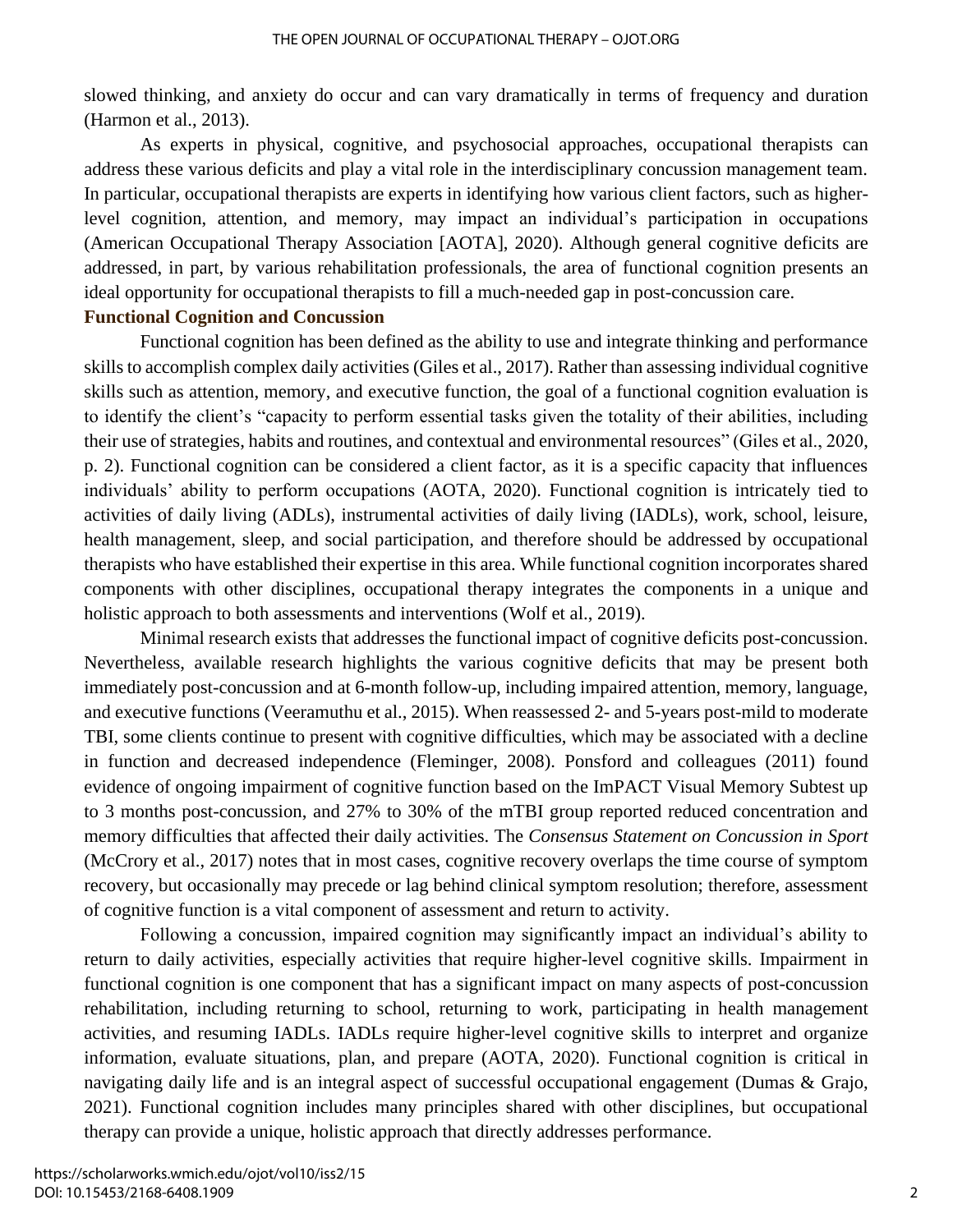## **Role of Occupational Therapy**

The role of occupational therapy in the realm of concussion care is being established slowly. The role of occupational therapy on the interdisciplinary team is varied based on location, treatment setting, and other factors. Because of the multifactorial nature of symptoms, treatment should be coordinated by a multidisciplinary team that includes an occupational therapist (Sharp & Jenkins, 2015). There is frequent overlap in roles between occupational therapy and physical therapy, speech therapy, and other professions who work in this area of practice. For example, both occupational therapists and speech-language pathologists may address cognition; however, occupational therapists can bring a distinct focus to understanding the impact of cognitive function on everyday task performance. Occupational therapists can uniquely address cognitive function, optimizing performance through occupation-specific activities such as task and habit training approaches rather than addressing cognitive deficits in isolation.

Current guidelines for post-concussion rehabilitation include general recommendations for return to play and return to learn; these guidelines align closely with occupational therapy concepts of graded activity, activity analysis, and identification and recommendation of appropriate accommodations to promote engagement in occupations. No official practice guidelines are currently in place for concussion assessment and treatment by occupational therapists. Although AOTA has published practice guidelines for TBI, concussion treatment is not explicitly delineated in this resource (Wheeler & Acord-Vira, 2016). Occupational therapy services are recommended in the *Veterans Affairs and Department of Defense Clinical Practice Guideline for the Management of Concussion-Mild Traumatic Brain Injury* (Management of Concussion/mTBI Working Group, 2016). Although cognitive deficits and the impact on ADLs are discussed, functional cognition is not specified (Management of Concussion/mTBI Working Group, 2016). Referral to occupational therapy is suggested as one component of addressing cognitive deficits, but guidelines for therapists are minimal (Management of Concussion/mTBI Working Group, 2016). The profession of occupational therapy would benefit from clear, evidence-based practice guidelines for addressing the various deficits often present post-concussion.

Occupational therapists use a performance-based approach singular to other rehabilitation disciplines, developing occupation-based interventions based on each individual's unique values, needs, and abilities at their current level of function. Occupational therapists are distinctively qualified to provide interventions to increase independence and improve participation, well-being, and quality of life in clients after a concussion. Including an occupational therapist on the interdisciplinary treatment team when assessing clients with a concussion has shown to increase the identification of deficits, particularly relating to performance skills and performance patterns, thus providing increased opportunity for thorough, holistic care (Harris, et al., 2019). This research suggests that barriers to a client's functional activity may be under-identified in clinics that do not include an occupational therapist on their interdisciplinary team. For example, clients may be engaging in ADL and IADLs requiring lower-level cognitive function postconcussion. Therefore, difficulties with occupational performance for ADL and IADLs requiring higherlevel cognitive function may not be readily identified. Including an occupational therapist on the team to holistically assess and address higher-level cognitive components may prevent clients from struggling with unaddressed post-concussive symptoms on a long-term or permanent basis.

Occupational therapy may employ a variety of approaches to intervention when addressing cognitive deficits with clients who are post-concussion, including working to restore skills and abilities that have been impaired and adapting or simplifying tasks or activities. Key features of occupational therapy interventions specific to functional cognition involve minimizing cognitive challenges to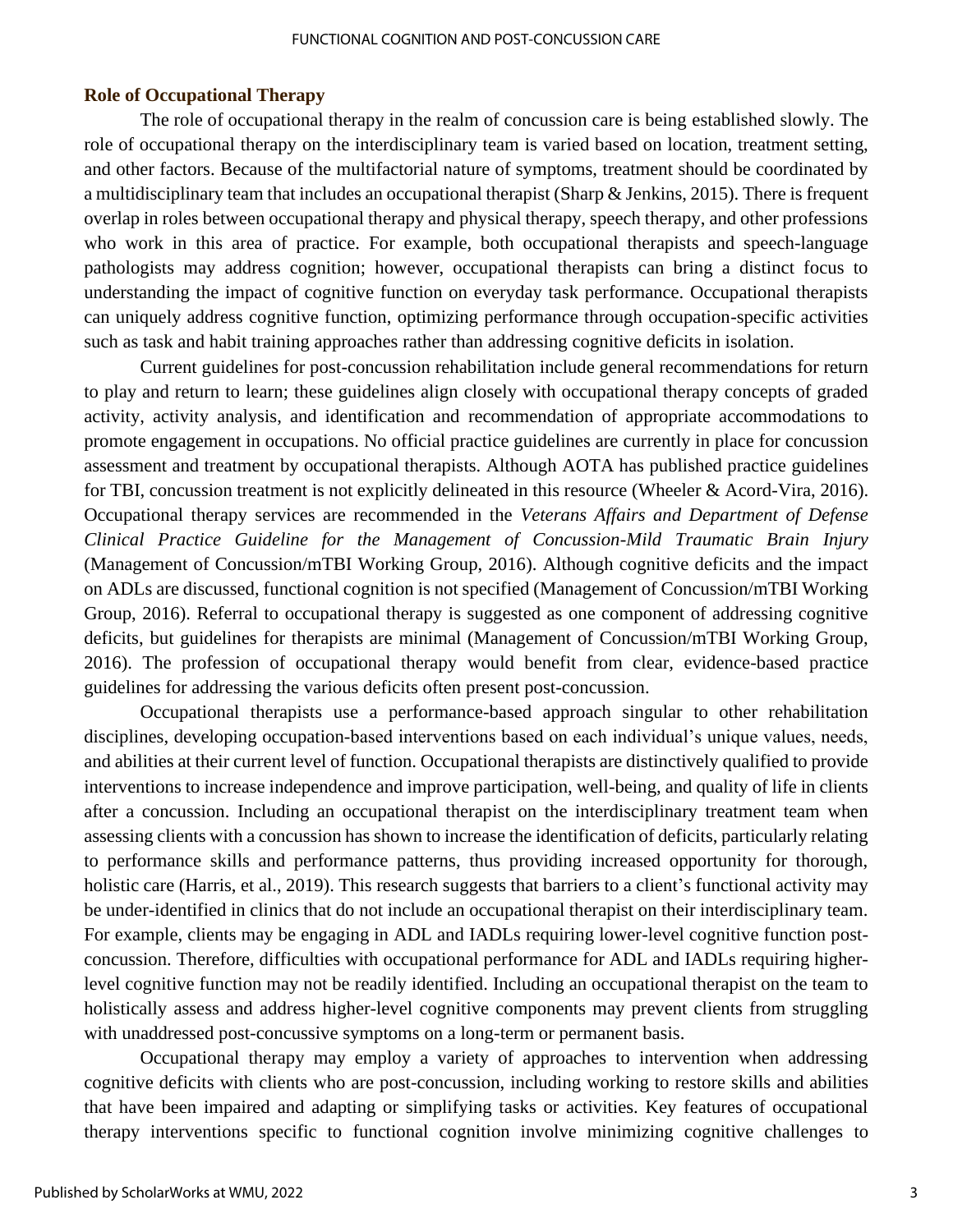occupational performance through performance-based approaches, including metacognitive and domainspecific strategy instruction, specific task or habit training, and environmental modification (AOTA, 2013). Wolf et al. (2019) advocate for addressing deficits in functional cognition primarily through the performance of ADLs and IADLs directly, rather than attempting to address cognitive processes individually.

Occupational therapists can help clients struggling with post-concussion symptoms across various settings, including inpatient rehabilitation, outpatient rehabilitation, and in the school system. Occupational therapists working in the school setting may encounter student-athletes along the return-tolearn continuum and are poised to provide valuable support as students resume participation in education and athletics. Occupational therapists may effectively guide the return to activity process by providing the just-right challenge in the continuum, training the client in cognitive compensatory strategies, suggesting modifications to tasks to compensate for impairments, advocating for accommodations to promote participation, or modifying the environment to promote successful engagement.

## **Implications for Practice**

Occupational therapists should provide holistic, evidence-based interventions that emphasize a graduated return to activities by supporting participation in daily occupations. Further development of consistent practice standards for the assessment and treatment for people post-concussion are needed. Concussion care is inherently complex because of the vast array of symptoms, severity, preexisting deficits, and external factors that may negatively impact many occupations and roles. Comprehensive evaluations and interventions are vital to promoting positive client outcomes.

When assessing and treating clients who are post-concussion, occupational therapists should:

- Conduct a thorough evaluation, including a comprehensive occupational profile, client factors, occupational performance assessments, symptom reports, and a complete neurological assessment (e.g., vestibular, visual, sensory, motor, etc.).
- Assess initial performance and outcomes in functional cognition through performance-based assessments to fully grasp the presented cognitive barriers that influence occupational performance skills and patterns.
- Address deficits in functional cognition primarily by directly addressing ADL and IADL performance (Wolf et al., 2019).
- Conduct in-depth client interviews to identify how symptoms and client factors affect engagement in meaningful occupations (Finn, 2019).
- Develop client-centered interventions that promote a gradual return to activity.
- Enhance occupational participation by providing training in cognitive compensatory strategies, modifying activities, or modifying the environment.
- Collaborate with the interdisciplinary team to provide comprehensive, holistic treatment (Sharp & Jenkins, 2015).
- Ensure clinical documentation includes the evaluation, intervention, and outcomes of functional cognition to demonstrate the skilled role of occupational therapists to stakeholders.

## **Implications for Occupational Therapy Education**

 Further education specific to concussion is warranted to better prepare occupational therapists for emerging roles in this area of practice. A study conducted by Finn (2019) found that only 24.4% of practicing occupational therapists surveyed stated that concussion content was covered in their entry-level occupational therapy curriculum. Salisbury et al. (2017) found that occupational therapists scored lower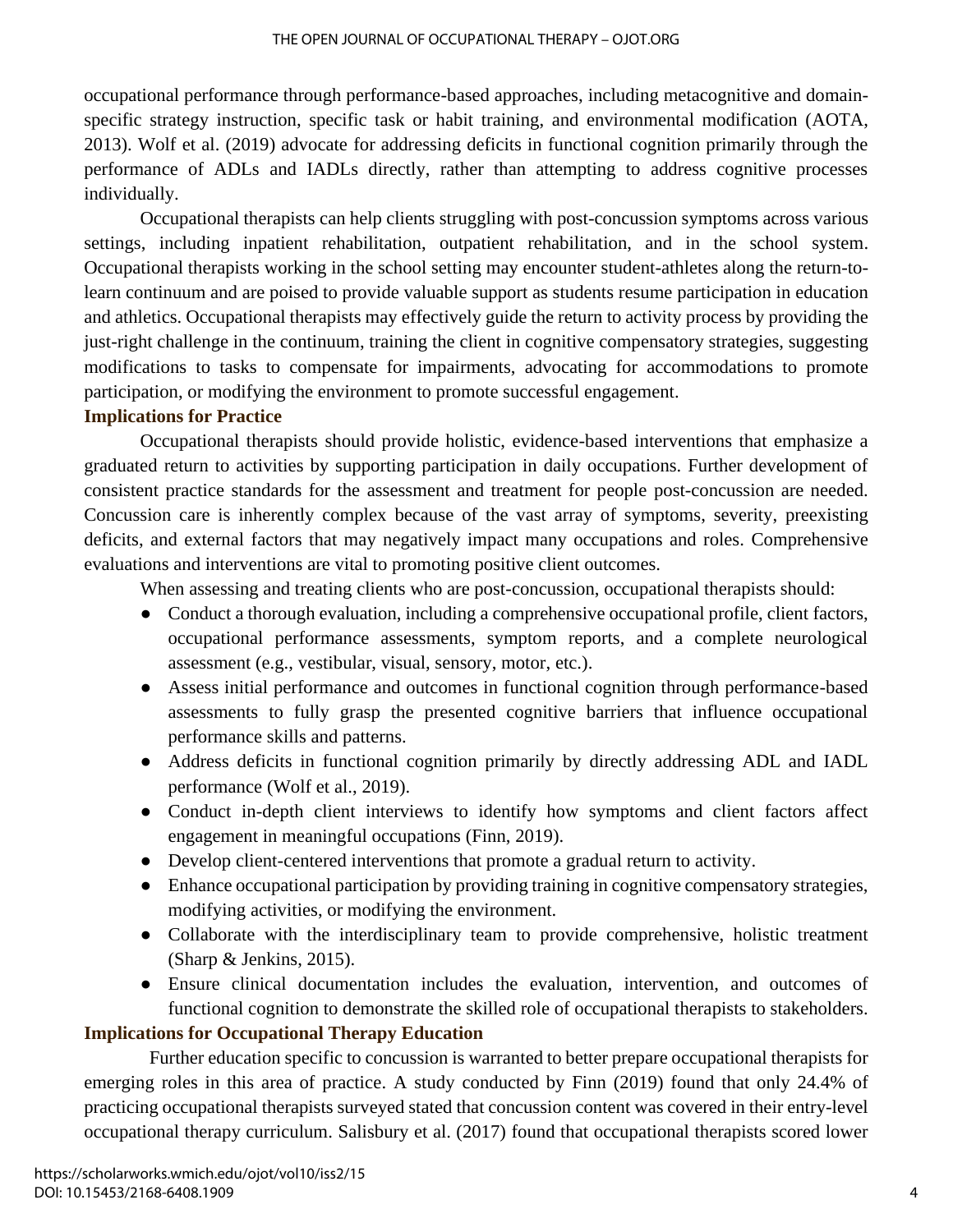on concussion knowledge assessments compared to their peers in other professions. If occupational therapists are to further advocate for roles in this area of practice, occupational therapy educators must increase emerging therapists' confidence through knowledge of concussions and preparation for clinical practice with this population. Concussion content naturally coincides with content relating to TBI; however, additional emphasis and focus separate from moderate to severe TBI should be considered to increase emerging therapists' confidence regarding concussion rehabilitation. This education should emphasize relevant areas of assessment and intervention in the scope of practice for occupational therapy, including return to activities (e.g., return to work, return to play, and return to learn), vision rehabilitation, vestibular rehabilitation, and functional cognition.

Functional cognition is now recognized in the most recent edition of the occupational therapy education standards (Accreditation Council for Occupational Therapy Education, 2018). An emphasis on functional cognition in curricula will help ensure future occupational therapists are well-equipped to succeed in this critical area of practice and advocate for occupational therapy's distinct role in addressing cognitive impairment.

## **Implications for Research**

There is a significant lack of data surrounding concussions, particularly relating to cognitive rehabilitation. Minimal research exists demonstrating the cognitive deficits and recovery associated with concussion. To continue to promote the value of occupational therapy in concussion care, further data supporting occupational therapy's contributions to improved client outcomes is necessary. Further research is needed to support a more definitive role of occupational therapy in addressing functional implications and occupational participation in post-concussion care. Future research should be synthesized to develop cohesive, evidence-based practice guidelines for the treatment of post-concussion syndrome by occupational therapists. The current lack of data surrounding functional cognitive outcomes with this population provides a valuable opportunity to establish occupational therapy as a leading expert in concussion rehabilitation.

Furthermore, functional cognition has been highlighted as an important aspect of occupational therapy's role in rehabilitation across various practice settings. AOTA continues to respond to congressional action and the Improving Medicare Post-Acute Care Transformation (ImPACT) Act by working with the Centers for Medicare & Medicaid Services to advance the importance of screening for functional cognition in acute and post-acute settings across diagnostic groups (Giles et al., 2017). As occupational therapists continue to assert their role as experts in functional cognition, additional evidence supporting client outcomes will be needed in various diagnostic groups to support the use of interventions directed at the improvement of occupational performance deficits caused by cognitive impairment. **Conclusion**

Occupational therapists are well-equipped to establish their vital role on the interdisciplinary concussion treatment team. The realm of functional cognition is currently an emerging area where occupational therapists are poised to demonstrate their inherent value. Through opportunities in clinical practice, education, and research, occupational therapists have multiple avenues to further develop the profession's valuable contribution in post-concussion care.